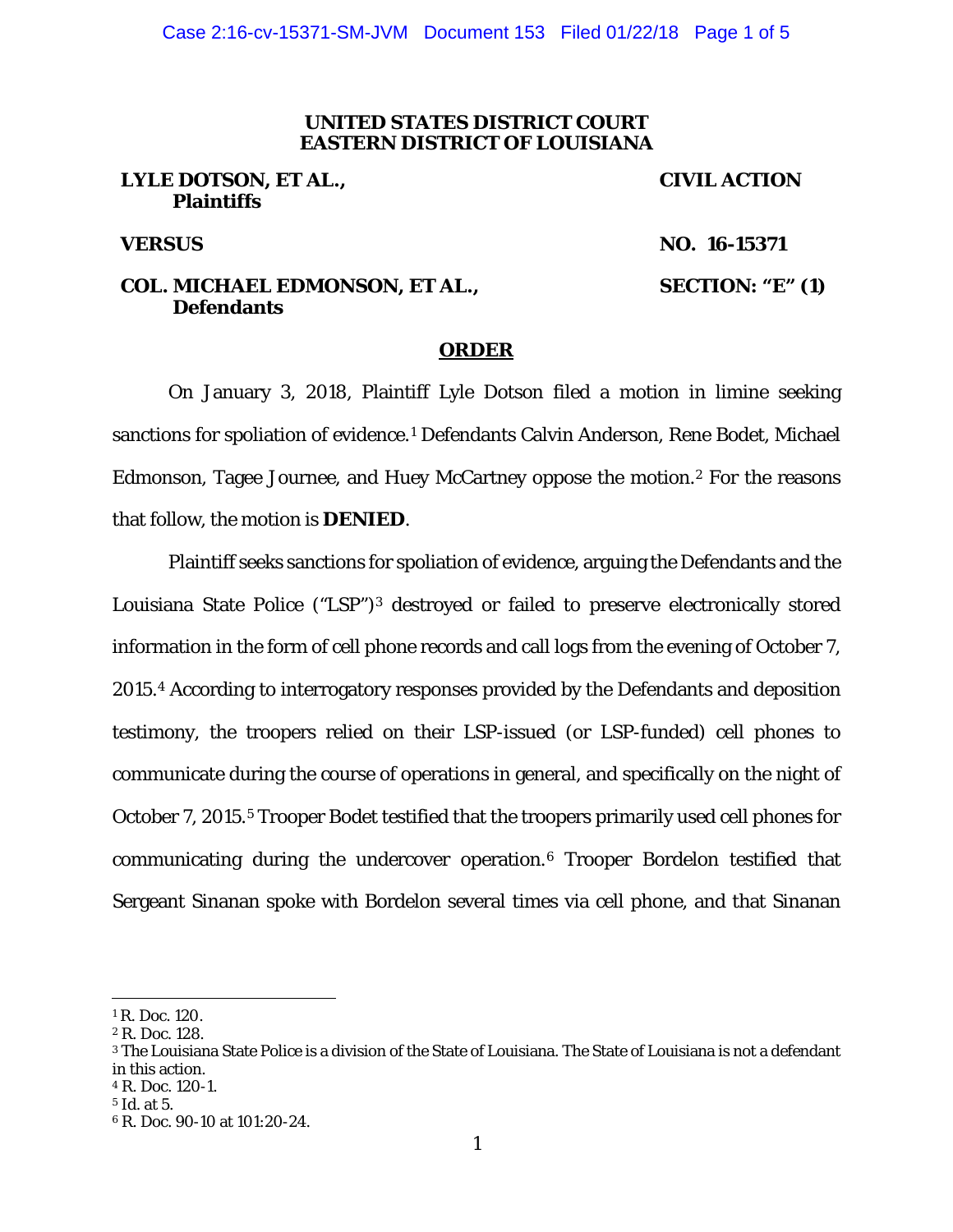### Case 2:16-cv-15371-SM-JVM Document 153 Filed 01/22/18 Page 2 of 5

relayed the information regarding the "potential shadow" to other LSP officers.7 Trooper Bodet corroborated Trooper Bordelon's testimony, confirming that the communication between the LSP officers regarding the shadow occurred via cell phone.<sup>8</sup> Plaintiff asserts this "establishes the existence of electronically stored information such as call logs and text messages on those cell phones."9

Plaintiff has issued multiple discovery requests, subpoenas, and has filed several motions to compel in efforts to obtain these call logs and text messages and thereby develop an understanding of the officers' movements and observations on the night of October 7, 2015. Despite these efforts, Plaintiff has not been able to obtain this information. Plaintiff's motion asserts "Defendants and Louisiana State Police each continue to maintain that no cell phone records from the evening of October 7, 2015 exist and any such records that may have existed have been destroyed because LSP has no mechanism for maintaining these records."10 Plaintiff claims the loss of these records has prejudiced his case, because the movements and communications among these officers are crucial to establishing whether reasonable suspicion existed to stop Plaintiff.11

"Spoliation of evidence is the 'destruction or the significant and meaningful alteration of evidence.'"12 For the spoliation of evidence doctrine to apply, the movant must prove two elements: "(1) that the party having control over the evidence had a duty to preserve the evidence at the time it was destroyed; and (2) that the destruction of evidence was intentional."13 "A duty to preserve arises when a party knows or should know

I

<sup>7</sup> R. Doc. 90-9 at 86:20-25, 87:12-18, 88:22-25—90:1-15.

<sup>8</sup> R. Doc. 90-10 at 136:6-25—139:1.

<sup>9</sup> R. Doc. 120-1 at 7.

<sup>10</sup> R. Doc. 120-at 2-3.

<sup>11</sup> R. Doc. 120-1 at 18-20.

<sup>12</sup> *Guzman v. Jones*, 807 F.3d 707, 713 (5th Cir. 2015) (quoting *Rimkus Consulting Grp., Inc. v. Cammarata*, 688 F. Supp. 2d 598, 312 (S.D. Tex. 2010)).

<sup>13</sup> *Garnett v. Pugh*, No. 14-479, 2015 WL 1245672, at \*4 (E.D. La. Mar. 18, 2015).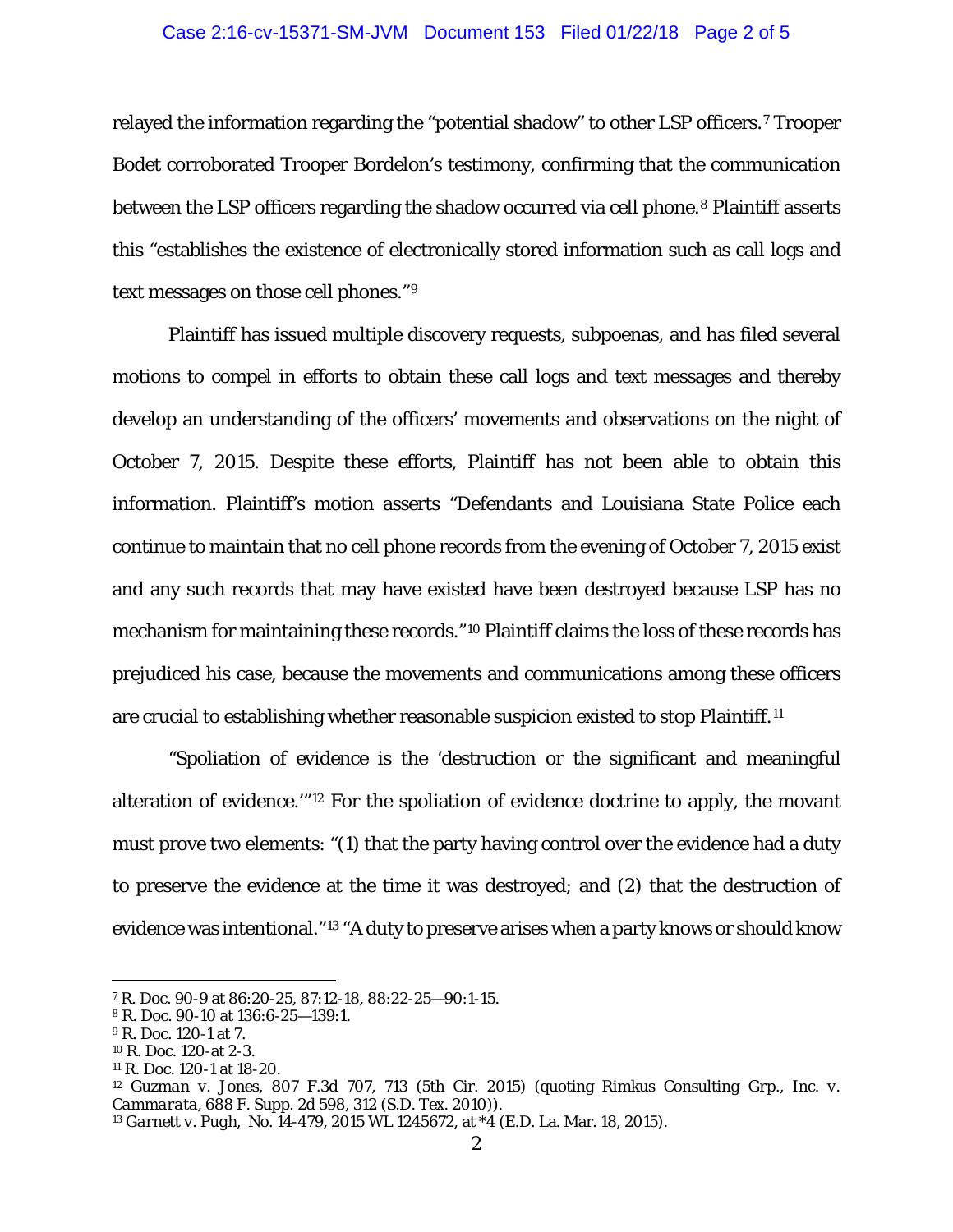that certain evidence is relevant to pending or future litigation."14 "The duty to preserve

material evidence arises not only during litigation, but also during the period before

litigation when a party knew or should have known that litigation was imminent."15

Rule 37(e) provides for sanctions in response to a failure to preserve electronically

stored information:

# **(e) Failure to Preserve Electronically Stored Information.**

If electronically stored information that should have been preserved in the anticipation or conduct of litigation is lost because a party failed to take reasonable steps to preserve it, and it cannot be restored or replaced through additional discovery, the court:

(1) upon finding prejudice to another party from loss of the information, may order measures no greater than necessary to cure the prejudice; or (2) only upon finding that the party acted with intent to deprive another party of the information's use in the litigation may:

(A) presume that the lost information was unfavorable to the jury;

(B) instruct the jury that it may or must presume the information was unfavorable to the party; or

(C) dismiss the action or enter a default judgment.16

Plaintiff argues the Defendants and the LSP had a duty to preserve this information

in anticipation of litigation, $17$  as well as a duty to preserve public records under the

Louisiana Public Records law.18 Plaintiff argues that, as early as October 7, 2016, when

the Defendants were named in an article on nola.com,<sup>19</sup> Defendants and the LSP were on

notice that litigation was pending, and thus should have known that any electronically

stored information relating to the investigatory stop and arrest of Lyle Dotson was

required to be preserved. Nonetheless, Defendants traded in their cell phones one month

after Plaintiff filed his suit.20

 $\overline{a}$ <sup>14</sup> *Ralser v. Winn Dixie Stores, Inc*., 309 F.R.D. 391, 396 (E.D. La. 2015).

<sup>15</sup> *Dixon v. Greyhound Lines, Inc.*, No. 13-179, 2014 WL 6087226, at \*1 (M.D. La. Nov. 13, 2014). 16 FED. R. CIV. P. 37(e).

<sup>17</sup> *See, e.g.*, *Richard v. Inland Dredging Co., LLC*, 2016 WL 5477750, at \*3 (W.D. La. Sept. 29, 2016). <sup>18</sup> R. Doc. 120-1 at 13-14. Louisiana Rev. Stat. §44:1, et seq.

<sup>&</sup>lt;sup>19</sup> http://www.nola.com/crime/index.ssf/2016/10/louisiana\_state\_police\_lawsuit.html. <sup>20</sup> R. Doc. 120-8 at 7.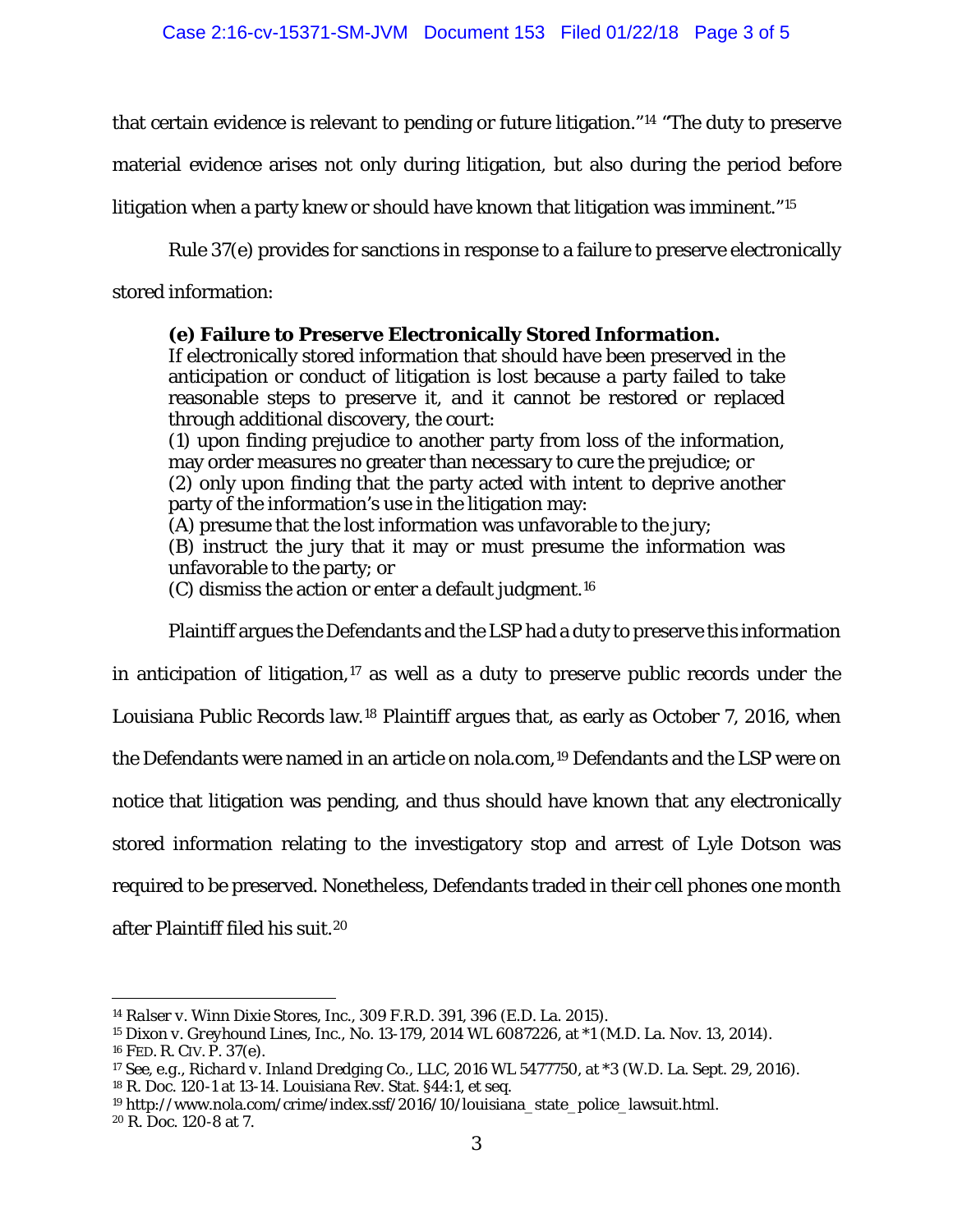### Case 2:16-cv-15371-SM-JVM Document 153 Filed 01/22/18 Page 4 of 5

Rule 37 applies only to parties to litigation, which in this case does not include the LSP.<sup>21</sup> Under  $37(e)(2)$ , the Court may order an adverse jury instruction or adverse presumption so long as the Court finds that the party acted with intent to destroy the electronically stored information. Plaintiff seeks sanctions in the form of an adverse inference instruction to the jury that Defendant Bodet did not have independent communication with Trooper Bordelon,<sup>22</sup> or, in the alternative, that the Court permit Plaintiff to put on evidence regarding the loss of evidence and to question Defendant Edmonson as to LSP policy on cell phone record preservation.<sup>23</sup> Plaintiff also requests the Court permit Plaintiff to present the Louisiana Legislative Auditor's Investigative Report to the jury so that the jury may consider the use of text message communications among employees of the LSP.24

In response, Defendants argue that Plaintiff's proposed remedy unfairly targets Defendant Bodet, as the Fifth Circuit makes clear that sanctions for spoliation should be taken against the alleged spoliator.<sup>25</sup> Defendants argue there is no evidence to suggest that Bodet acted in bad faith, or that he should have known of a need to preserve any electronically stored information on his phone.26

The Plaintiff has not met his burden of establishing that the Trooper Defendants had a duty to preserve the electronically stored information related to the cell phone

I  $^{21}$  Much of the Plaintiff's memorandum in support of the motion for sanctions relies on the LSP's duty to preserve electronically stored information. There may be other remedies available to the Plaintiff against the LSP, but those issues must be pursued outside this litigation

<sup>&</sup>lt;sup>22</sup> In his memorandum in support of the motion for sanctions, Plaintiff requests an adverse inference instruction that "Trooper Bodet did not have independent communication with Trooper Border and Trooper Bordelon." R. Doc. 120-1 at 21. The Court assumes that the phrase "and Trooper Bordelon" was a typographical error. Plaintiff did not file a reply brief to address this issue.

 $23$  R. Doc. 120-1 at 21.

<sup>24</sup> R. Doc. 120-1 at 21.

<sup>25</sup> R. Doc. 128 at 2-3.

<sup>26</sup> *Id*.